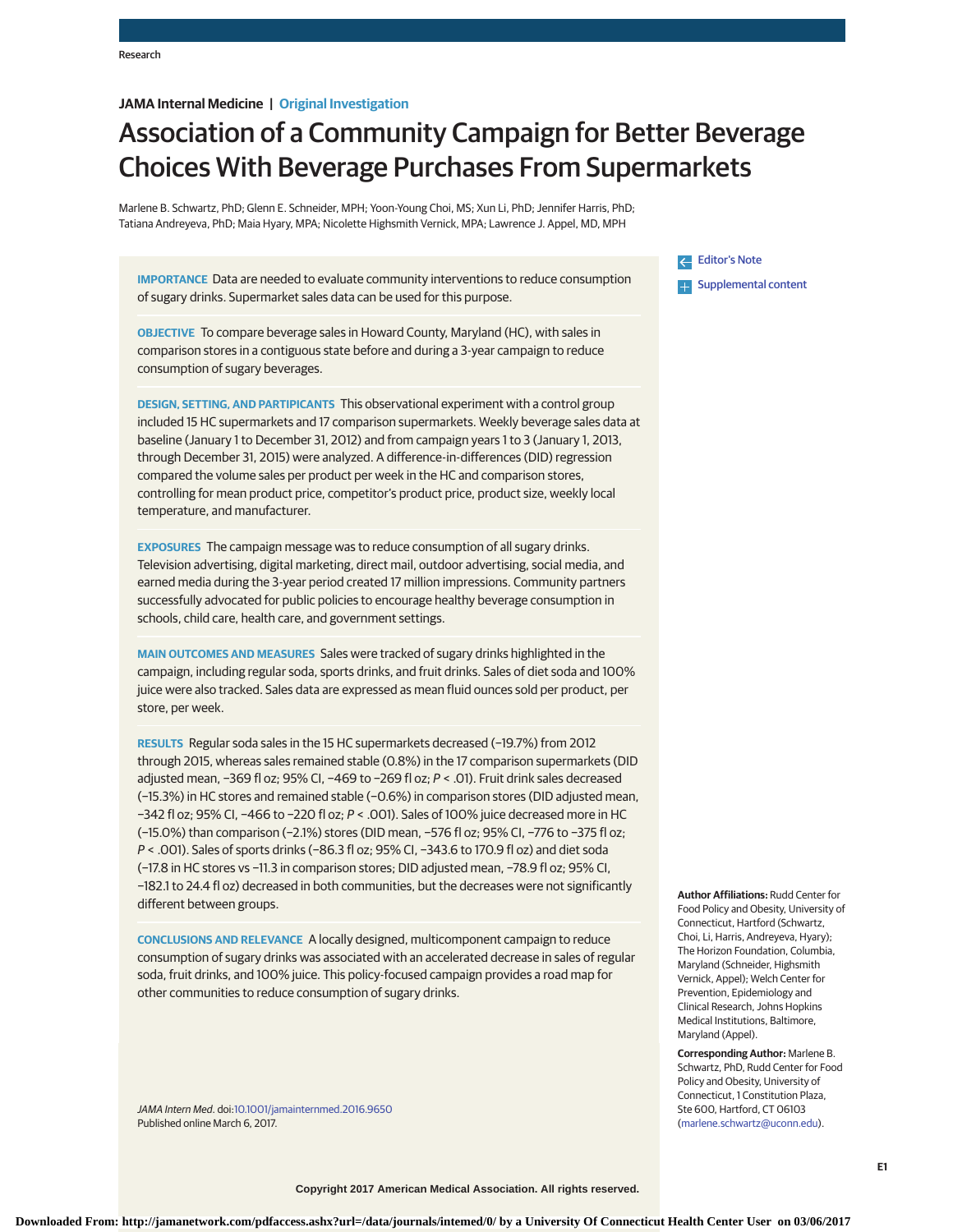he 2012 Institute of Medicine report on strategies to accelerate prevention of childhood obesity recommends that communities "adopt policies and implement practices to reduce overconsumption of sugar-sweetened beverages."1(p166) Sugary drinks, defined as any beverage containing added sugar or nutritive sweetener, warrant specific attention by public health departments and advocates owing to compelling evidence linking these products to obesity, type 2 diabetes, and cardiovascular risk.<sup>2,3</sup> Furthermore, as noted in the *Dietary Guidelines for Americans 2015-2020*, <sup>4</sup> calories from added sugars should make up less than 10% of total calories, reinforcing the importance of limiting calories from sugary drinks.

The momentum of local efforts to reduce consumption of sugary drinks has built steadily during the past decade. In 2010, the Centers for Disease Control and Prevention<sup>5</sup> published a guide of strategies that communities could use to reduce consumption of sugary drinks, emphasizing the role of policy and environmental changes to reduce access to sugary drinks and promote water. The Centers for Disease Control and Prevention guide also recommended working with medical care professionals to educate them about the harm associated with sugary drinks and screening patients for consumption. In response, dozens of community-level campaigns have been initiated to educate consumers and pass policies to limit access to sugary drinks in schools, child care centers, and government-owned properties; to place warning labels on packages; and to tax sugary beverages.<sup>6</sup>

Evidence of the effect of these campaigns conducted by local health departments and advocacy organizations is sparse. Boles and colleagues<sup>7</sup> evaluated a county-level mass media campaign about sugary drinks, and the findings suggest that the campaign increased awareness and intentions to change, but did not create measurable changes in consumption. New York City has taken several actions against sugary drinks since 2008, including a mass media campaign and several policy proposals (eg, an excise tax, exclusion from the Supplemental Nutrition Assistance Program, and a portion cap in food service establishments). Although the policies did not pass, each led to substantial earned media coverage of the issue, which may have assisted in educating the public. Encouragingly, selfreported consumption of sugary drinks by adults and youths in New York City decreased substantially from 2007 to 2013.<sup>8</sup> To our knowledge, no community-based campaign has documented its effects using objective measurements of beverage sales.

Howard County Unsweetened is a multiyear campaign designed to reduce consumption of sugary drinks through the promotion of policy, systems, and environmental changes. Howard County, Maryland (HC), has a population of approximately 300 000 people and is located between Washington, DC, and Baltimore, Maryland. The present study presents data on HC supermarket retail sales of beverages before (January 1 through December 31, 2012) and during the first 3 years of the campaign (January 1, 2013, through December 31, 2015).

#### **Key Points**

**Question** Are campaigns to decrease consumption of sugary drinks associated with decreases in beverage purchases from local supermarkets?

**Findings** This observational experiment with a control group measured supermarket beverage sales before and during a 3-year community campaign. Regular soda sales decreased by 19.7%, fruit drink sales decreased by 15.3%, and juice sales decreased by 15.0%, changes significantly larger than those observed in the control stores.

**Meaning** A community public health policy campaign targeting sugary drinks had a measurable effect on retail beverage sales.

# **Methods**

#### Intervention

In 2012, the Horizon Foundation and several community partners planned a multicomponent campaign to reduce sugary drink consumption in HC. The official launch occurred in December 2012, and campaign activities have taken place since 2013. The initiative was designed to address all levels of the social ecological model.<sup>9</sup> Table 1 details the many components of the campaign, which promoted change at the interpersonal, organizational, community, and policy levels.10-22 Through extensive community outreach, a range of partners were engaged, including faithbased groups, businesses, the county school system, child care providers, local government agencies, pediatricians, and the health care system. The present analysis of sales data did not involve human subjects and was deemed exempt from institutional review board approval by the University of Connecticut.

Howard County Unsweetened targeted beverages that contained any type of added sugar and encouraged people to move away from sugary drinks and toward those lower in sugar and calories (defined as *better beverages*). The sugary drinks most frequently identified in campaign materials through pictures and words were regular soda, sports drinks, and fruit drinks. Sweetened flavored waters, sweetened teas, and sweet hot beverages (eg, flavored coffee drinks) were also included in some communications. The beverage most often promoted was water, including bottled, plain tap, and tap water flavored with pieces of whole fruit, vegetables, and herbs. Diet soda was not addressed explicitly by the campaign, although it was designated as a better choice in the Better Beverage Finder.<sup>10</sup> One hundred percent juice was also designated as a better beverage; however, materials included the caveat that portion size matters and provided ageappropriate limits.

During the 3-year period, the media campaign alone reached more than 576 000 nonunique county residents and created 17 million impressions through cable and broadcast television advertising, television advertising, digital marketing advertising, direct mail, outdoor and facility advertising, and social media. The campaign also benefited from significant additional earned media in response

**E2 JAMA Internal Medicine** Published online March 6, 2017 **(Reprinted)** [jamainternalmedicine.com](http://www.jamainternalmedicine.com/?utm_campaign=articlePDF%26utm_medium=articlePDFlink%26utm_source=articlePDF%26utm_content=jamainternmed.2016.9650)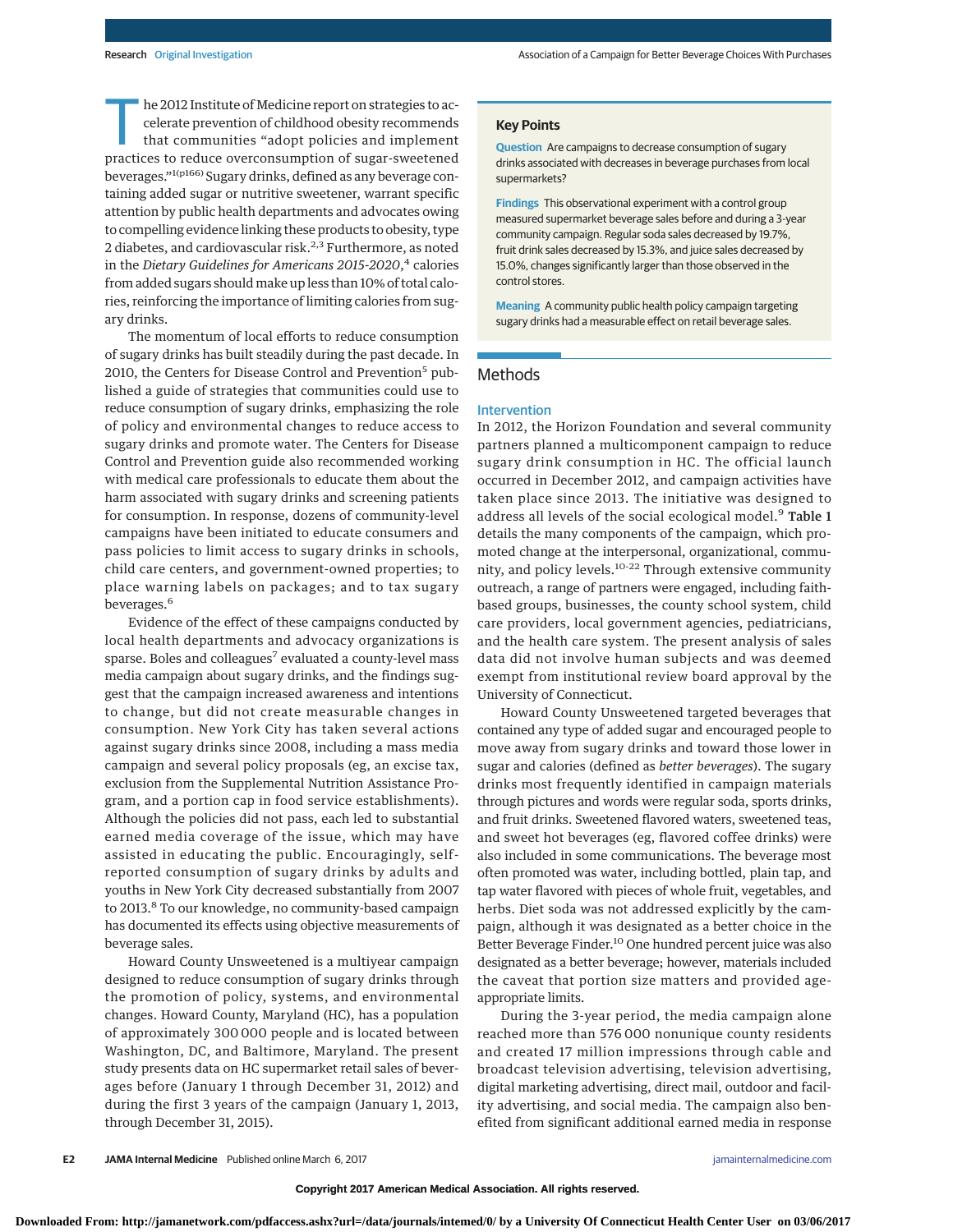| Table 1. Campaign Components for Each Level of the Ecological Model<br>$1 - 1$ |  |  |
|--------------------------------------------------------------------------------|--|--|

|                                                                                | Table 1. Campaign Components for Each Level of the Ecological Model                                                                                                                                                                                                                                                                                                                                                                                                                                                                                                                               | Table 1. Camp<br>(continued)                                                                          |
|--------------------------------------------------------------------------------|---------------------------------------------------------------------------------------------------------------------------------------------------------------------------------------------------------------------------------------------------------------------------------------------------------------------------------------------------------------------------------------------------------------------------------------------------------------------------------------------------------------------------------------------------------------------------------------------------|-------------------------------------------------------------------------------------------------------|
| Campaign                                                                       | <b>Campaign Activities</b>                                                                                                                                                                                                                                                                                                                                                                                                                                                                                                                                                                        | <b>Healthy Child</b>                                                                                  |
| Interpersonal Level <sup>a</sup><br>Better Beverage                            | This online tool, powered by national nutrition standards                                                                                                                                                                                                                                                                                                                                                                                                                                                                                                                                         | Care program                                                                                          |
| Finder <sup>10</sup>                                                           | compiled by the Rudd Center, aims to help residents<br>search for more than 300 beverage options with less sugar<br>and calories. It provides the nutrition content of chosen<br>beverages and where to purchase them in the county. The<br>Better Beverage Finder had 159 641 page views through                                                                                                                                                                                                                                                                                                 | Community L                                                                                           |
| <b>Howard County</b><br>Unsweetened<br><b>Street Teams</b>                     | 2015.<br>The campaign hired professional marketers in 2013 and<br>2014 to set up and staff booths at neighborhood summer<br>and fall events (eg, 4th of July fireworks), swimming<br>pools, sporting events, etc, with the goal of educating<br>residents about the Better Beverage Finder and collecting                                                                                                                                                                                                                                                                                         | Joint data<br>collection and<br>priority settin                                                       |
|                                                                                | contact information from supporters. These marketers<br>had 5200 active conversations with residents during both<br>deployments and distributed more than 2400 samples of<br>healthy drinks.                                                                                                                                                                                                                                                                                                                                                                                                      | Your Voice, Yo<br>Choice<br>documentary<br>contest                                                    |
| Organizational Level <sup>b</sup>                                              |                                                                                                                                                                                                                                                                                                                                                                                                                                                                                                                                                                                                   |                                                                                                       |
| <b>Hopkins Medicine</b><br><b>Healthy Beverage</b><br>Initiative <sup>11</sup> | Howard County [Maryland] General Hospital, a member of<br>Hopkins Medicine, launched an initiative in 2014 to make<br>healthier drinks more widely available and affordable on<br>the hospital campus. Only healthier drinks are provided at<br>Johns Hopkins-sponsored meetings and events. Healthier<br>drinks sold on site cost less per ounce and receive more<br>prominent placement than sugary drinks. Sugary drinks<br>that are available are sold in containers of 12 oz or less.                                                                                                        | Sugar Free Kio<br>Maryland<br>Coalition <sup>16</sup>                                                 |
|                                                                                | Howard County General Hospital is the third largest<br>private employer in Howard County and employs more<br>than 1000 county residents. In 2015 alone, nearly 60 000<br>adult county residents were admitted to the hospital or<br>visited its emergency department.                                                                                                                                                                                                                                                                                                                             | Community<br>partnerships                                                                             |
| <b>Healthy Play</b><br>Campaign $12$                                           | In 2015, a local soccer league launched a program to<br>educate young players about proper nutrition and fitness<br>and is working to develop, source, and test a healthy<br>concession menu.                                                                                                                                                                                                                                                                                                                                                                                                     | <b>Howard Coun</b>                                                                                    |
| <b>AAP Pediatric</b><br>Obesity<br>Collaborative <sup>13</sup>                 | The Maryland Chapter of the AAP launched a 9-mo,<br>quality improvement, learning collaborative in 2015 to<br>improve health care professionals' practice behaviors<br>related to the prevention, diagnosis, and treatment of<br>childhood obesity and related diseases. Thirteen practices<br>and 40 health care professionals participated and met 8 of<br>9 quality measure goals by the end of the collaborative.<br>Additional resources were developed to help support<br>practice transformation and provide proper counseling on<br>sugary drink consumption.                             | Unsweetened<br>media<br>$campalign^{17}$                                                              |
| <b>Better Choices</b><br>Coalition <sup>13,14</sup>                            | In 2014, the campaign formed the Better Choices<br>Coalition to work with community organizations, faith<br>groups, and businesses to improve the food environment<br>in those settings. Almost 50 local community<br>organizations have agreed to improve the food and drink<br>they offer at meetings, improve vending machine<br>selections, and educate their members, clients, and<br>visitors about the dangers of sugary drink consumption.<br>A comprehensive toolkit offered to members includes<br>social media posts, newsletter articles, posters, handouts,<br>activities, and more. | Joint Chambe<br>Commerce St<br>on Obesity <sup>18</sup>                                               |
| <b>Maryland Dental</b><br><b>Action Coalition</b>                              | The Maryland Dental Action Coalition and state and local<br>dentist and dental hygienist groups have been developing                                                                                                                                                                                                                                                                                                                                                                                                                                                                              |                                                                                                       |
|                                                                                | best-practice quidelines related to counseling about<br>consumption of sugary drinks. The project began with a<br>survey that was sent to every licensed dentist and dental<br>hygienist in the state (8846; completion rate, 15%). The<br>survey queried oral health care professionals about their<br>sugary drink counseling and other practice behaviors<br>related to obesity and caries prevention. Once practice<br>quidelines are developed, they will be vetted with state<br>professional groups and adopted as best practices for oral<br>health care practices and professionals.     | Policy Level <sup>d</sup><br><b>School Policy</b><br><b>Wellness Polio</b><br>Update <sup>19-21</sup> |
| Eat, Play, Grow in<br>Head Start <sup>15</sup>                                 | In 2015, the local Head Start programs adopted this<br>11-week curriculum based on a program created by the<br>National Institutes of Health and Children's Museum of<br>Manhattan. This curriculum teaches young children about<br>healthy nutrition and physical activity and involves<br>parents in classroom learning and take-home activities.<br>Two hundred sixty-four Head Start students participated<br>in weekly classroom activities, and 39 families attended<br>additional monthly family-night sessions.                                                                           |                                                                                                       |

| Healthy Child<br>Care program                                      | A local nonprofit, Healthy Howard, launched this program<br>in 2013 to help child care facilities provide healthier<br>drinks to children in their care, better support mothers<br>who are breastfeeding, and reduce noneducational screen<br>time. More than 70 child care facilities were certified as<br>healthy child care facilities during a 2-y period.                                                                                                                                                                                                                                                                                                                                                                                                                                                                                                                                                                                                                                                                                                                    |
|--------------------------------------------------------------------|-----------------------------------------------------------------------------------------------------------------------------------------------------------------------------------------------------------------------------------------------------------------------------------------------------------------------------------------------------------------------------------------------------------------------------------------------------------------------------------------------------------------------------------------------------------------------------------------------------------------------------------------------------------------------------------------------------------------------------------------------------------------------------------------------------------------------------------------------------------------------------------------------------------------------------------------------------------------------------------------------------------------------------------------------------------------------------------|
| Community Level <sup>c</sup>                                       |                                                                                                                                                                                                                                                                                                                                                                                                                                                                                                                                                                                                                                                                                                                                                                                                                                                                                                                                                                                                                                                                                   |
| Joint data<br>collection and<br>priority setting                   | In 2012, 4 major community health institutions joined<br>forces to field a biennial community health survey to<br>serve as a joint strategic planning tool. As a result, these<br>organizations have similar strategic planning goals,<br>including helping to keep children and adults at a healthy<br>weight.                                                                                                                                                                                                                                                                                                                                                                                                                                                                                                                                                                                                                                                                                                                                                                   |
| Your Voice, Your<br>Choice<br>documentary<br>contest               | In 2014, the Horizon Foundation held a youth<br>documentary contest related to sugary drinks and their<br>effect in the community. Youth teams submitted 10<br>entries. About 200 youth and their families attended the<br>red-carpet community celebration where the winning<br>video was revealed and aired. Subsequently, the winning<br>video received more than 80 000 views on social media.                                                                                                                                                                                                                                                                                                                                                                                                                                                                                                                                                                                                                                                                                |
| Sugar Free Kids<br>Maryland<br>Coalition <sup>16</sup>             | This coalition of 240 members formed to build on the<br>work of Howard County Unsweetened and advance sugary<br>drink policy statewide. Since its inception in 2014, the<br>coalition's work appeared in state-wide print/online news,<br>on the radio, or on television news more than 150 times,<br>including 3 front-page appearances in the Baltimore Sun.                                                                                                                                                                                                                                                                                                                                                                                                                                                                                                                                                                                                                                                                                                                    |
| Community<br>partnerships                                          | The Horizon Foundation established partnerships with<br>several key community groups (eg, PATH, HCPSS, AACR,<br>and the LHIC) to serve as key hubs for improving the food<br>and physical activity environment in the county. PATH<br>members include 12 county faith institutions, the<br>teachers' union, and other nonprofit affiliates. The AACR<br>has 14 organizational members, and the LHIC has more<br>than 40 organizational members.                                                                                                                                                                                                                                                                                                                                                                                                                                                                                                                                                                                                                                   |
| Howard County<br>Unsweetened<br>media<br>campaign <sup>17</sup>    | Since 2013, the campaign has aired 30-s spots on cable<br>television stations, run digital advertisements on a variety<br>of internet sites, sent direct mail to county households,<br>and used earned media strategies to educate the public<br>about campaign activities. The cable and broadcast<br>television spots had 1067 582 impressions. The digital<br>marketing advertisements (eg, banner, digital video) had<br>6578184 impressions. The campaign regularly posted<br>information on several social media channels, including<br>Facebook, Twitter, YouTube, and Pinterest. The social<br>media campaign had 6 056 137 impressions. Direct mail<br>led to 24 151 impressions. Outdoor and facility<br>advertising (eg, mall and grocery store) led to 3 562 498<br>impressions. Together the media campaign generated<br>more than 17 million impressions with a documented<br>reach of more than 576 855 residents. Key targeted<br>audiences (eg, parents with children younger than 18 y)<br>likely viewed more campaign messages than the general<br>population. |
| Joint Chamber of<br>Commerce Study<br>on Obesity <sup>18</sup>     | Working with the local chamber of commerce, the Horizon<br>Foundation commissioned a study to examine the fiscal<br>effect of obesity on county businesses. Study results were<br>the subject of a Chamber of Commerce luncheon that<br>attracted more than 200 business and community leaders.                                                                                                                                                                                                                                                                                                                                                                                                                                                                                                                                                                                                                                                                                                                                                                                   |
| Policy Level <sup>d</sup>                                          |                                                                                                                                                                                                                                                                                                                                                                                                                                                                                                                                                                                                                                                                                                                                                                                                                                                                                                                                                                                                                                                                                   |
| <b>School Policy</b><br>Wellness Policy<br>Update <sup>19-21</sup> | Since 2013, the Foundation and its community partners<br>have been working together with the HCPSS to improve<br>the school food and nutrition environment and to update<br>the school wellness policy to be more reflective of best<br>practices. Using its Wellness School Assessment Tool                                                                                                                                                                                                                                                                                                                                                                                                                                                                                                                                                                                                                                                                                                                                                                                      |

(continued)

(continued)

policy scoring system, the Rudd Center determined that the new wellness policy ranked in the top third of the nation after modifications. As a result of the policy, student-accessible vending machines were removed from middle schools and all food and beverages offered or sold by the school system were required to meet Institute of Medicine nutrition standards. Nearly 55 000 students (prekindergarten to 12th grade) were enrolled in the HCPSS for the 2015-2016 school year. They and their families are directly affected by the wellness policy and choices made by the school system to promote good nutrition. In addition, about 500 residents were involved in the formation of the policy and efforts to get the Board

of Education to ratify it.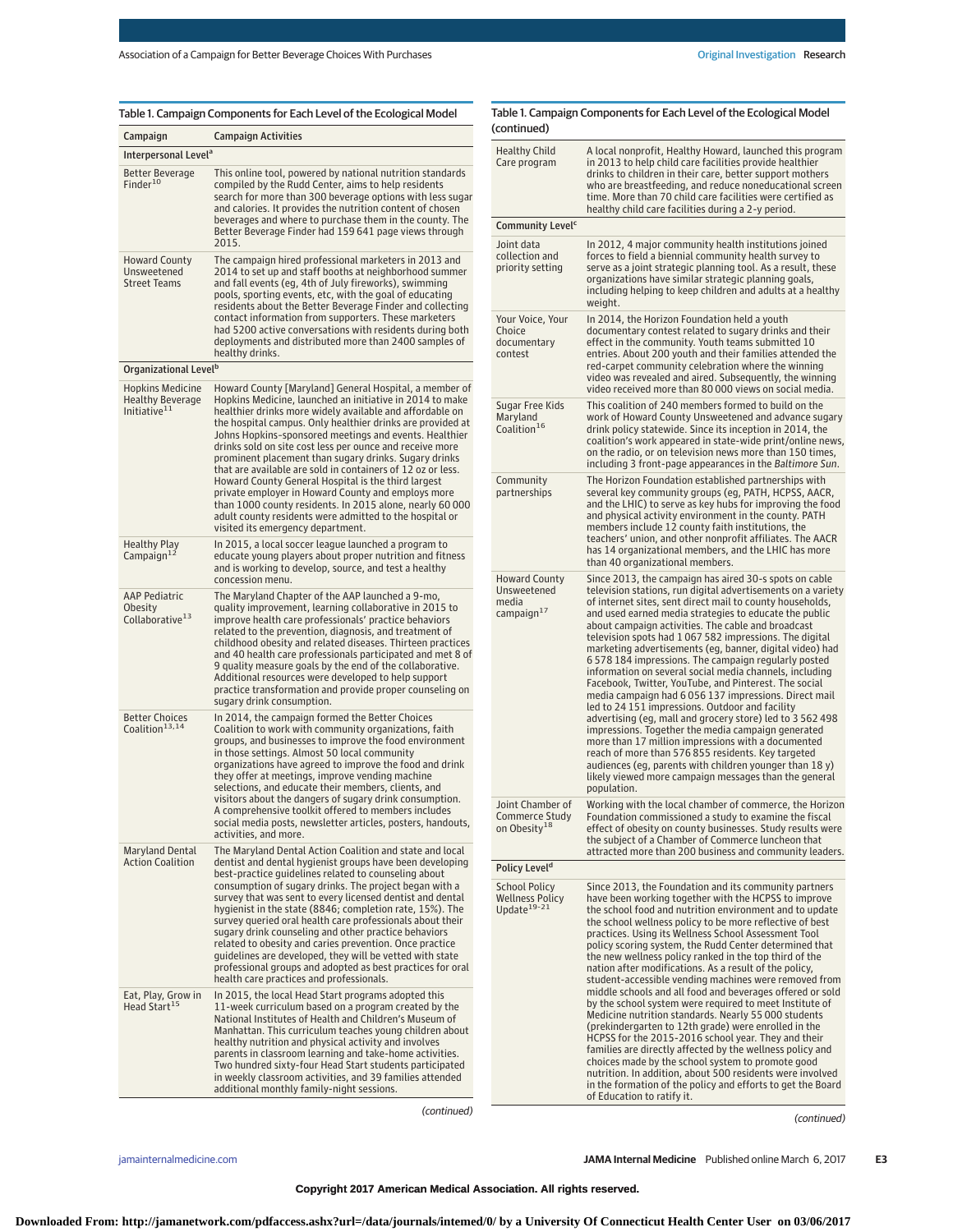#### Table 1. Campaign Components for Each Level of the Ecological Model (continued)

| Maryland Healthy<br>Eating and<br><b>Physical Activity</b><br>in Childcare Act        | In 2014, Sugar Free Kids Maryland successfully advocated<br>for the passage of this state law that requires facilities to<br>only serve drinks with no added sweetener (ie, water,<br>plain low-fat or nonfat milk, or small amounts of 100%<br>fruit juice) to children in their care, to better support<br>mothers who are breastfeeding, and to reduce<br>noneducational screen time. Many of these standards are<br>based on the successful Healthy Child Care program. More<br>than 10000 Howard County children are annually cared<br>for in a licensed child care facility (ie, those subject to this<br>state law).                                                                                                                                                                                                                                                                                                                                                                                                                                                                                                                                                          |
|---------------------------------------------------------------------------------------|--------------------------------------------------------------------------------------------------------------------------------------------------------------------------------------------------------------------------------------------------------------------------------------------------------------------------------------------------------------------------------------------------------------------------------------------------------------------------------------------------------------------------------------------------------------------------------------------------------------------------------------------------------------------------------------------------------------------------------------------------------------------------------------------------------------------------------------------------------------------------------------------------------------------------------------------------------------------------------------------------------------------------------------------------------------------------------------------------------------------------------------------------------------------------------------|
| Healthy Food and<br><b>Beverage Options</b><br>on County<br>Property <sup>22-25</sup> | The Foundation and its community partners have been<br>working to make healthier food and drinks more widely<br>available, accessible, and noticeable on county property<br>and in county programs since Howard County<br>Unsweetened began. Four distinct policy campaigns<br>related to this process have occurred. The most recent<br>policy campaign in the summer of 2015 resulted in the<br>enactment of a county ordinance. As a result, 75% of the<br>food and drinks offered in county-operated food and<br>beverage vending machines and all packaged food and<br>drinks offered as part of youth-oriented programs must<br>meet national nutrition standards. Once fully<br>implemented, this law will affect 2800 county employees,<br>1500 children in county child care programs, and nearly<br>3 million visitors to the county library system. News<br>coverage about the county's healthy vending policy<br>debate appeared in statewide or local print/online news,<br>on the radio, or on television news more than 60 times<br>since the inception of the first campaign. Nearly 1500<br>residents directly participated in these policy efforts in<br>some way. |

Abbreviations: AACR, African American Community Roundtable; AAP, American Academy of Pediatrics; HCPSS, Howard County public school system; LHIC, Local Health Improvement Coalition; PATH, People Acting Together in Howard.

- a Designed to facilitate individual behavior change by influencing a person's social network (eg, family, friends, classmates) and changing social norms.
- **b** Designed to facilitate individual behavior change through changes to organizational systems and policies.
- <sup>c</sup> Designed to facilitate individual behavior change through leveraging community resources and participation.
- <sup>d</sup> Designed to facilitate individual behavior change through changes to laws, policies, and budgets.

to the public discourse surrounding the proposed policy changes. In this context, earned media is the free publicity gained through publication of online and print news stories. Successful policy changes during the study period included a state-wide policy removing sugary drinks from child care facilities, a local school wellness policy that required healthier food and drinks to be served during the school day and in vending machines, and a healthy vending policy for all county government property. Residents of HC were also exposed to media coverage of Maryland statewide campaigns to remove the sales tax from bottled water and a bill to require a healthy default beverage in children's meals in restaurants.

## Evaluating the Campaign With Supermarket Sales Data

IRI is a commercial company that analyzes scanner data for the consumer packaged goods industry. One IRI service includes conducting quantitative studies to measure the effect of specific advertising campaigns on subsequent sales. We hired IRI to perform the same type of advertising analysis to determine whether Howard County Unsweetened was associated with a measurable change in sales of sugary drinks.

We requested data for all 17 full-service chain supermarkets in the county, but 2 retailers would not release data, leaving a sample of 15 HC stores.We purchased scanner data for the topselling brands from the 3 largest beverage companies (Coca-Cola Co, PepsiCo, and Dr Pepper Snapple Group) in the regular soda (13 brands), sports drink (2 brands), and diet soda (7 brands) categories.We also purchased data for the brands with the highest sales in the 100% juice (4 brands) and fruit drink (6 brands) categories. The sports drinks and fruit drinks in the study were all regular (ie, not diet) varieties that contain added sugar. Owing to data use restrictions, the names of the specific brands included cannot be reported. The data set includedweekly sales information (dollar sales, volume sales in fluid ounces, and unit sales) for each individual UPC code. In the analyses, each brand is considered a single product and the volumes are combined across different sized packages (eg, 2-L bottles, 12-fl oz cans [to convert fluid ounces to milliliters, multiply by 30]) to calculate total fluid ounces sold per product, per week, within each supermarket.

The method IRI used to test advertising campaigns is the Matched Market Test.26 The Matched Market Test measures sales for the target (ie, advertised) brand and the other brands in the category for 52 weeks before the campaign begins (eTable 1 in the [Supplement](http://jama.jamanetwork.com/article.aspx?doi=10.1001/jamainternmed.2016.9650&utm_campaign=articlePDF%26utm_medium=articlePDFlink%26utm_source=articlePDF%26utm_content=jamainternmed.2016.9650) includes materials for marketing term definitions). Sales are assessed in stores located where the advertising campaign is planned (the test market) and a set of control stores in another location that have been identified as the best match during the previous 52 weeks for sales of the target brand and category (the control market). To identify the control market, IRI considers qualitative and quantitative factors and avoids markets where other tests have recently occurred that may affect sales. The details of the statistics used in the matching protocol are proprietary, but the concepts are described in the marketing literature.<sup>26</sup>

To identify the best-matched control stores, IRI examined beverage sales for each category of interest during the 52 weeks from May 29, 2011, to May 20, 2012, in HC supermarkets. These data were compared with a sample of 326 supermarkets that included the same HC chains and were in the same region of the country. From that pool, IRI identified a set of 17 stores in southeastern Pennsylvania that provided the best match. The HC stores were from 6 large supermarket chains, and all of the final sample in the contiguous state were drawn from 4 of those chains.

Because the stores vary in size and the control stores were bigger than the HC stores, thematching protocol controlled for store size using a metric termed *all-commodity volume*, which is the total amount of sales in US dollars across all products in a supermarket. The sales in US dollars for a specific category are converted into a value that reflects the sales as a proportion of \$1 million all-commodity volume. Figure 1 illustrates the match between HC (test market) and comparison (control market) stores at baseline for regular soft drink volume sales per \$1million all-commodity volume. The similar level and pattern of sales during the 52 weeks indicate that the HC and comparison stores are a good match.

## Statistical Analysis

We compared the changes over time in volume sales of each beverage category for HC and comparison stores using differ-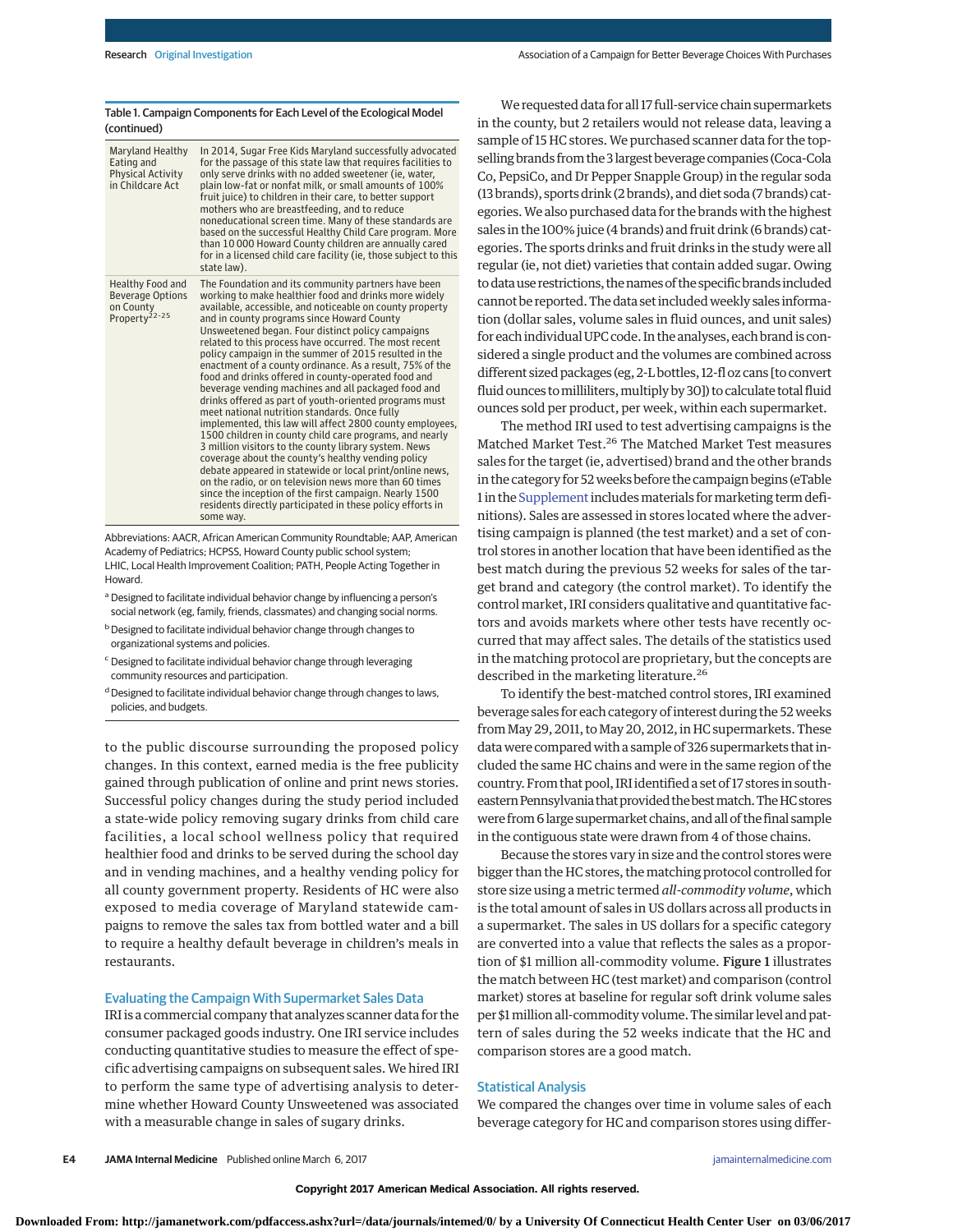[jamainternalmedicine.com](http://www.jamainternalmedicine.com/?utm_campaign=articlePDF%26utm_medium=articlePDFlink%26utm_source=articlePDF%26utm_content=jamainternmed.2016.9650) **(Reprinted) JAMA Internal Medicine** Published online March 6, 2017 **E5**

**Downloaded From: http://jamanetwork.com/pdfaccess.ashx?url=/data/journals/intemed/0/ by a University Of Connecticut Health Center User on 03/06/2017**

Figure 1. Comparison of Store Groups in Sales of Regular Soda

ence-in-differences (DID) regression. We used STATA software (version 14; StataCorp) to conduct the analyses. The DID design diminishes confounding factors that could affect measured shifts in sales between the 2 groups of stores. Because weather may influence beverage sales, the model controls for weekly temperature data for store location obtained from the National Oceanic and Atmospheric Administration. Product price and the competing product prices are important predictors of sales, so these variables are included in the model. By comparing changes over time, we account for broader trends in beverage sales that influence both groups.We expressed each outcome variable as fluid ounces sold (per product, per store,

$$
\begin{array}{ll}\boldsymbol{y}_{ijt} \; = \; \boldsymbol{X}_{ijt}\boldsymbol{\alpha} + \boldsymbol{\beta}_1\boldsymbol{D} + \boldsymbol{\beta}_2\boldsymbol{T}_2 + \boldsymbol{\beta}_3\boldsymbol{T}_3 + \boldsymbol{\beta}_4\boldsymbol{T}_4 + \boldsymbol{\beta}_5\boldsymbol{D}\boldsymbol{T}_2 + \boldsymbol{\beta}_6\boldsymbol{D}\boldsymbol{T}_3 + \\ & \boldsymbol{\beta}_7\boldsymbol{D}\boldsymbol{T}_4 + \boldsymbol{\epsilon}, \end{array}
$$

per week). The DID regression model is as follows:

where  $y_{ijt}$  is the volume sale of product *i* in store *j* in week *t* and  $X_{\text{int}}$  is a vector of control variables, including product mean price in week *t*, the mean price of all of the competitors in that beverage category in week *t*, the product size, local current temperature in week *t*, and manufacturer's individual dummies. *D* is a county dummy that equals 1 for HC and 0 for comparison stores;  $T_2$ ,  $T_3$ , and  $T_4$  are dummies for 2013, 2014, and 2015, respectively;  $DT_2$ ,  $DT_3$ , and  $DT_4$  are interactions of county and year for 2013, 2014, and 2015, respectively; ε is the error term; and  $β_5$ ,  $β_6$ , and  $β_7$  measure the campaign effects in 2013, 2014, and 2015, respectively, compared with the 2012 baseline. A *t*test was used for difference in difference analysis, with statistical significance considered as *P* < .05.

## Comparing the Supermarket Neighborhoods

Although the comparison stores were selected based on sales of sugary drinks, additional information about HC stores and the communities where the comparison stores were located were drawn from the US Census Bureau 2015 and the American Community Survey 1-year estimates from 2012, 2013, 2014, and 2015.<sup>27</sup> The address of each supermarket was used to identify the closest high school, and the demographic data from each high school were obtained by school district and each state's Department of Education web sites.<sup>28,29</sup>The high school profiles included race, ethnicity, and the percentage of students who qualify for free or reduced-price federal meals.

Students who live in households with incomes under 130% of the poverty level qualify for free meals, and households under 185% of the poverty level qualify for reduced-price meals.

# **Results**

## Demographic Variables

The 17 comparison stores are spread over 7 counties in Pennsylvania; thus, the data from these counties were combined for comparison with the HC stores (eTable 2 in the [Supple](http://jama.jamanetwork.com/article.aspx?doi=10.1001/jamainternmed.2016.9650&utm_campaign=articlePDF%26utm_medium=articlePDFlink%26utm_source=articlePDF%26utm_content=jamainternmed.2016.9650)[ment\)](http://jama.jamanetwork.com/article.aspx?doi=10.1001/jamainternmed.2016.9650&utm_campaign=articlePDF%26utm_medium=articlePDFlink%26utm_source=articlePDF%26utm_content=jamainternmed.2016.9650). In 2012, HC had a population of 299 430 and a median income of \$108 844, and 95.1% of residents had at least a high school diploma. In contrast, in 2012 the comparison counties were somewhat bigger (population 350 637 people), had a substantially lower median income (\$53 713), and had a lower rate of residents with at least a high school diploma (86.2%). Examination of the high school demographic data revealed amore complex picture (eTable 3 in the [Supplement\)](http://jama.jamanetwork.com/article.aspx?doi=10.1001/jamainternmed.2016.9650&utm_campaign=articlePDF%26utm_medium=articlePDFlink%26utm_source=articlePDF%26utm_content=jamainternmed.2016.9650). Although the mean income in HC was quite high, substantial household income differences existed across neighborhoods. Among the 10 high schools that surround the HC stores, the rate of students who qualified for free or reduced meals ranged from 4.0% to 40.0%, with a mean of 23.4%. In the comparison high schools, the rates ranged from 13.0% to 54.0%, with a mean of 27.7%. These data suggested that a considerable number of students in both communities lived in households with incomes below 185% of the poverty line.

The racial/ethnic profile of the 2 sets of communities also differed. The HC schools were substantially more racially and ethnically diverse, with a mean of 37.5% white, 28.2% black, 16.0% Asian, and 11.7% Hispanic students. The schools around the comparison stores had a mean of 74.0% white, 7.1% black, 4.4% Asian, and 13.0% Hispanic students. In sum, HC residents were wealthier, more educated, and more racially and ethnically diverse than the residents near the comparison stores.

## Sales of Sugary Drinks

eTable 4 in the [Supplement](http://jama.jamanetwork.com/article.aspx?doi=10.1001/jamainternmed.2016.9650&utm_campaign=articlePDF%26utm_medium=articlePDFlink%26utm_source=articlePDF%26utm_content=jamainternmed.2016.9650) presents the summary statistics for the data that were used in the regression model. Table 2 reports the adjusted mean values and percentage of change

This graph was produced by IRI MarketAdvantage to demonstrate the close match between Howard County, Maryland (HC) and comparison stores in sales of regular soda. The total sales of regular soda per 1 million all-commodity volume (ACV) of total supermarket sales in the HC stores (test) and comparison stores (control) for the 52 weeks ending on May 20, 2012, are given.



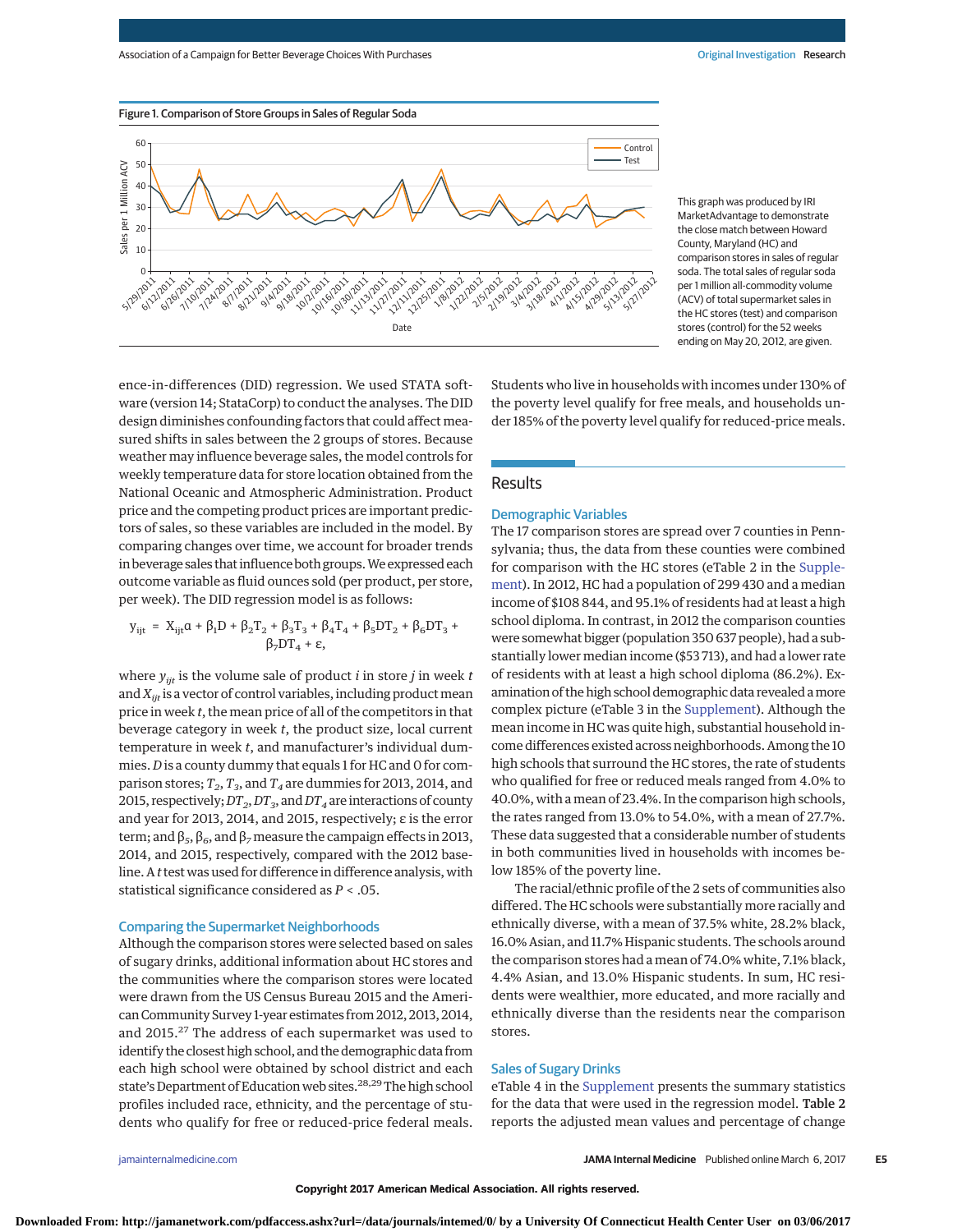#### Table 2. Adjusted Means of Volume Sold in Supermarkets From 2012 Through 2015

|                                          | <b>HC Stores</b>                                  |      |      |                            |                                                   | <b>Comparison Stores</b> |      |                            |      |            |
|------------------------------------------|---------------------------------------------------|------|------|----------------------------|---------------------------------------------------|--------------------------|------|----------------------------|------|------------|
|                                          | Volume Sold, fl oz per Product per Store per Week |      |      | Change<br><b>From 2012</b> | Volume Sold, fl oz per Product per Store per Week |                          |      | Change<br><b>From 2012</b> |      |            |
| Beverage (No. of Brands)                 | 2012 (Baseline)                                   | 2013 | 2014 | 2015                       | to 2015. %                                        | 2012 (Baseline)          | 2013 | 2014                       | 2015 | to 2015, % |
| Regular soda ( $n = 13$ )                | 2148                                              | 1784 | 1717 | 1725                       | $-19.7$                                           | 2193                     | 2123 | 2162                       | 2211 | 0.8        |
| Sports drinks $(n = 2)$                  | 3924                                              | 3406 | 3063 | 2938                       | $-25.1$                                           | 4891                     | 5087 | 4513                       | 4503 | $-7.9$     |
| Fruit drinks ( $n = 6$ )                 | 2004                                              | 1928 | 1655 | 1696                       | $-15.3$                                           | 2315                     | 2882 | 2315                       | 2301 | $-0.6$     |
| Diet soda (n = $7)^a$                    | 2325                                              | 2056 | 1899 | 1911                       | $-17.8$                                           | 2463                     | 2338 | 2216                       | 2184 | $-11.3$    |
| 100% fruit juice (n = $4$ ) <sup>a</sup> | 2991                                              | 2996 | 2689 | 2544                       | $-15.0$                                           | 3204                     | 3389 | 3241                       | 3135 | $-2.1$     |

Abbreviation: HC, Howard County.

SI conversion factor: To convert fluid ounces to milliliters, multiply by 30.

a Indicates nontargeted product.

Table 3. Estimated DID Volume Sales of Targeted and Nontargeted Beverage Categories

|                         | Net DID (95% CI) in Volume Sales, fl oz per Product per Store per Week <sup>a</sup> |                                             |                                             |  |  |  |  |
|-------------------------|-------------------------------------------------------------------------------------|---------------------------------------------|---------------------------------------------|--|--|--|--|
| Product                 | 2012 to 2013                                                                        | 2012 to 2014                                | 2012 to 2015                                |  |  |  |  |
| Regular soda            | $-255.3$ (-355.7 to $-154.9$ <sup>b</sup>                                           | $-368.7$ (-468.4 to $-269.0$ ) <sup>b</sup> | $-369.0$ (-469.1 to $-268.9$ ) <sup>b</sup> |  |  |  |  |
| Sport drink             | $-336.9$ (-595.2 to -78.5) <sup>c</sup>                                             | $-130.5$ ( $-388.4$ to 127.3)               | $-86.3$ ( $-343.6$ to 170.9)                |  |  |  |  |
| Fruit drink             | $-606.6$ (-726.7 to $-486.4$ ) <sup>b</sup>                                         | $-222.0$ (-340.2 to $-103.8$ ) <sup>b</sup> | $-343.2$ (-466.4 to -220.0) <sup>b</sup>    |  |  |  |  |
| Diet soda <sup>d</sup>  | $-100.1$ ( $-202.8$ to 2.5)                                                         | $-142.9$ (-245.0 to -40.8) <sup>c</sup>     | $-78.9$ ( $-182.1$ to 24.4)                 |  |  |  |  |
| 100% juice <sup>d</sup> | $-437.1$ (-637.0 to -237.3) <sup>b</sup>                                            | $-620.5$ (-821.0 to -420.1) <sup>b</sup>    | $-575.6$ (-776.4 to -374.8) <sup>b</sup>    |  |  |  |  |
|                         | Abbreviation: DID, difference-in-differences.                                       | $P < .001$ .                                |                                             |  |  |  |  |

Abbreviation: DID, difference-in-differences.

SI conversion factor: To convert fluid ounces to milliliters, multiply by 30.

 $c$   $P < .05$ .

d Indicates nontargeted product.

a Indicates the difference in Howard County stores (follow-up value minus baseline) minus the difference in comparison stores (follow-up value minus baseline).

![](_page_5_Figure_13.jpeg)

The moving mean sales of regular soda for stores in Howard County, Maryland (HC), and comparison stores (CS) and the estimated volume sales for HC are shown. The estimated sales represent the expected HC sales without exposure to the campaign. The HC estimated sales were calculated by adjusting the intercept of the volume sales in comparison stores. To convert fluid ounces to milliliters, multiply by 30.

fluid ounces sold (per product per store per week) for each beverage category during the 4 years of the study for HC and comparison stores. Table 3 presents the DID analysis by beverage category.

For regular soda, the adjusted mean sales in HC stores decreased (−19.7%) from 2012 to 2015, while sales of the same 13 regular soda products remained stable (0.8%) in the comparison stores, leading to a net significant difference of volume sales per product per store per week (*P* < .001). For the 2 brands of sports drinks, sales decreased steadily during the 3 study years in HC stores (−25.1%), while the pattern for sports drink sales in the comparison stores rose and fell, resulting in a final decrease (−7.9%). The change in the comparison stores for sports drinks sales was not significantly different than that in the HC stores (*P* = .51). Sales of the 6 brands of fruit drinks decreased in HC stores (−15.3%), with the largest drop from years 1 to 2 of the campaign. Fruit drink sales in the comparison stores increased and then decreased again to baseline levels and stayed steady through 2015 (−0.6%). The difference between HC and comparison stores was significant for fruit drinks  $(P < .001)$ .

## Sales of Nonsugary Drinks

Diet soda was not targeted in the campaign and was included as a better beverage choice in campaign materials. However, sales of diet soda for the 7 brands assessed decreased in HC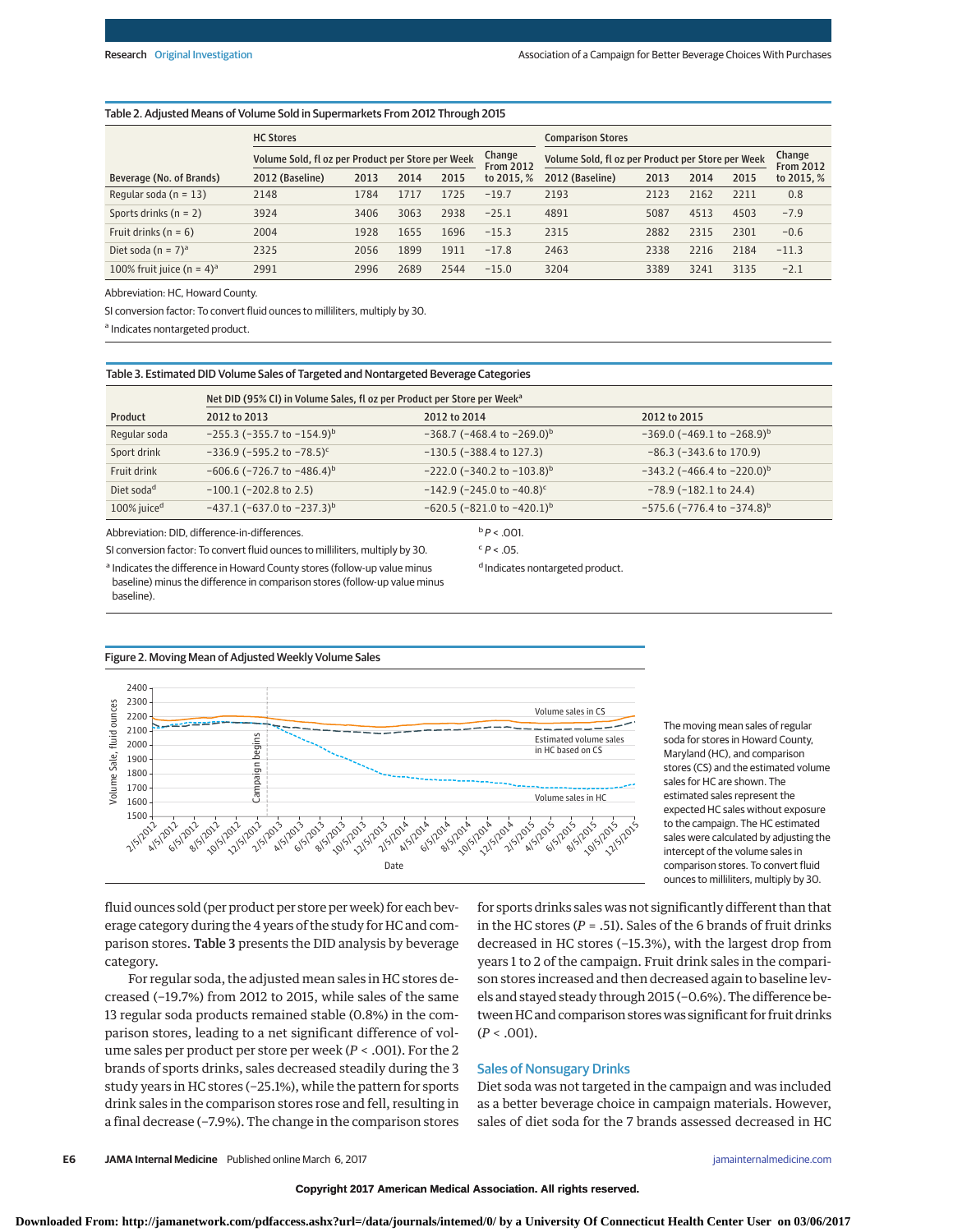(−17.8%) and comparison (−11.3%) stores, although the final difference between the communities was not statistically significant (*P* = .13). Similarly, although 100% juice was not targeted in the campaign, sales of the 4 leading brands decreased in HC stores (−15.0%), while they remained stable in comparison stores (−2.1%). At the end of the 3 years, the drop in 100% juice sales was significantly greater in HC than comparison stores (*P* < .001).

## Adjusted Weekly Volume Sales

To visualize the campaign effect, we graphed adjusted weekly volume sales for all products. The data for regular soda sales are illustrated in Figure 2, which presents adjusted weekly volume sales of regular soda from 2012 through 2015 for HC and comparison stores. The weekly data are smoothed using a 48 week moving mean. The dashed line represents the estimated volume sales in HC stores; these are the sales that would have been expected in HC without exposure to the campaign. The estimated sales in HC stores were calculated by adjusting the intercept of the volume sales in comparison stores. eFigures 1 through 4 in the [Supplement](http://jama.jamanetwork.com/article.aspx?doi=10.1001/jamainternmed.2016.9650&utm_campaign=articlePDF%26utm_medium=articlePDFlink%26utm_source=articlePDF%26utm_content=jamainternmed.2016.9650) contain graphs of the moving means of the adjusted weekly volume sales for the other beverage categories (sports drinks, fruit drinks, diet soda, and 100% juice).

## **Discussion**

A county-level campaign targeting sugary drinks with interpersonal, organizational, community, and policy interventions was associated with a nearly 20% reduction during the 3 study years in regular soda sales of the top-selling 13 brands at supermarkets. This decrease was significantly different from the flat sales observed in the comparison stores and greater than the small decrease in national sales reported in 2013 (−3.0%) and 2014 (−0.9%).<sup>30</sup> This study is the first, to our knowledge, to use retail beverage sales data and identify a set of matched comparison stores a priori to rigorously evaluate community-based policy, systems, and environmental interventions. These findings support the hypothesis that community-based interventions aimed at changing attitudes and access to sugary drinks through policies can meaningfully influence purchasing behavior at the supermarket.

Diet soda sales also declined in the present study in HC and comparison stores, which is consistent with national trends. The fact that diet soda sales did not increase in HC stores suggests that people do not necessarily switch to diet soda when they stop drinking regular soda. Highlighting health concerns about regular soda may also trigger concerns about the artificial sweetener in diet soda. Previous research on parental attitudes about sugary drinks suggests that although parents are concerned about sugar in their children's drinks, they are even more concerned about artificial sweeteners.<sup>31</sup> Therefore, the public health messaging in this community to think about what children are drinking may have also deterred purchases of diet soda.

The significant decrease in 100% juice sales was somewhat surprising because the campaign did not directly target juice. However, campaign materials featured messages that cautioned residents about appropriate portion sizes of 100% juice. Raising awareness about the danger of consuming added sugar in beverages may have led to concern about consuming the naturally occurring sugar in 100% juice.

## Limitations and Strengths

This study has limitations. First, the study only included sales data from supermarkets. Sugary drinks can be purchased from restaurants and other retail outlets, such as drug stores; convenience stores; and mass merchandisers, such as Walmart.<sup>32</sup> To address the question of the proportion of sugary drink purchases that occur at the supermarket, we contacted the University of North Carolina Global Food Research Program. They analyzed Nielsen Homescan data and found that the proportion of sales of sugary drinks from chain grocery stores in 2012, 2013, and 2014 was 50.7%, 52.4%, and 50.2%, respectively, in the Baltimore market and 61.9%, 60.0%, and 62.8%, respectively, in the Philadelphia, Pennsylvania, market (Shu Wen Ng, PhD, electronic communication, November 2, 2016). These data suggest that supermarkets remain the largest single source of sugary drinks in the areas closest to the stores in our study, and more importantly, the proportion of sales in supermarkets remained consistent during the study period.

A second limitation concerns the unanswered questions of how demographic characteristics predict responsiveness to campaigns of this type. We do not know which groups of HC residents were most responsive to the campaign. Furthermore, the HC community and those surrounding the comparison stores differed on a few demographic points. Howard County has a wealthier, more diverse, and more educated population, and these characteristics may be associated with a greater receptiveness to the messages in the campaign. This challenge is endemic to observational studies because such communities are often the vanguard of policies that promote public health. In light of this, the findings in the present study may represent the best-case scenario for the effectiveness of a campaign. Future research can compare these findings with those of other locations, where concerted efforts are taking place to decrease sugary drink consumption. The recent passage of sugary drink taxes in Philadelphia; Boulder, Colorado; and several cities in California will provide interesting opportunities to examine sales of sugary drinks in a range of communities.

Third, these data do not tell us what people are drinking instead of the brands included in the study. The beverage industry is transforming quickly, and new products are introduced each year. We focused on the best-selling major brands within each category to ensure we could measure the same products each year. However, HC consumers may have shifted to beverages from small companies that are marketed as healthy alternatives, such as organic sodas or low-sugar iced teas. Future work should follow the sales of these smaller brands in the HC and comparison stores to determine whether consumers are shifting to other products and, in turn, how sugar intake from beverages has changed. Finally, as with most multicomponent interventions, determining which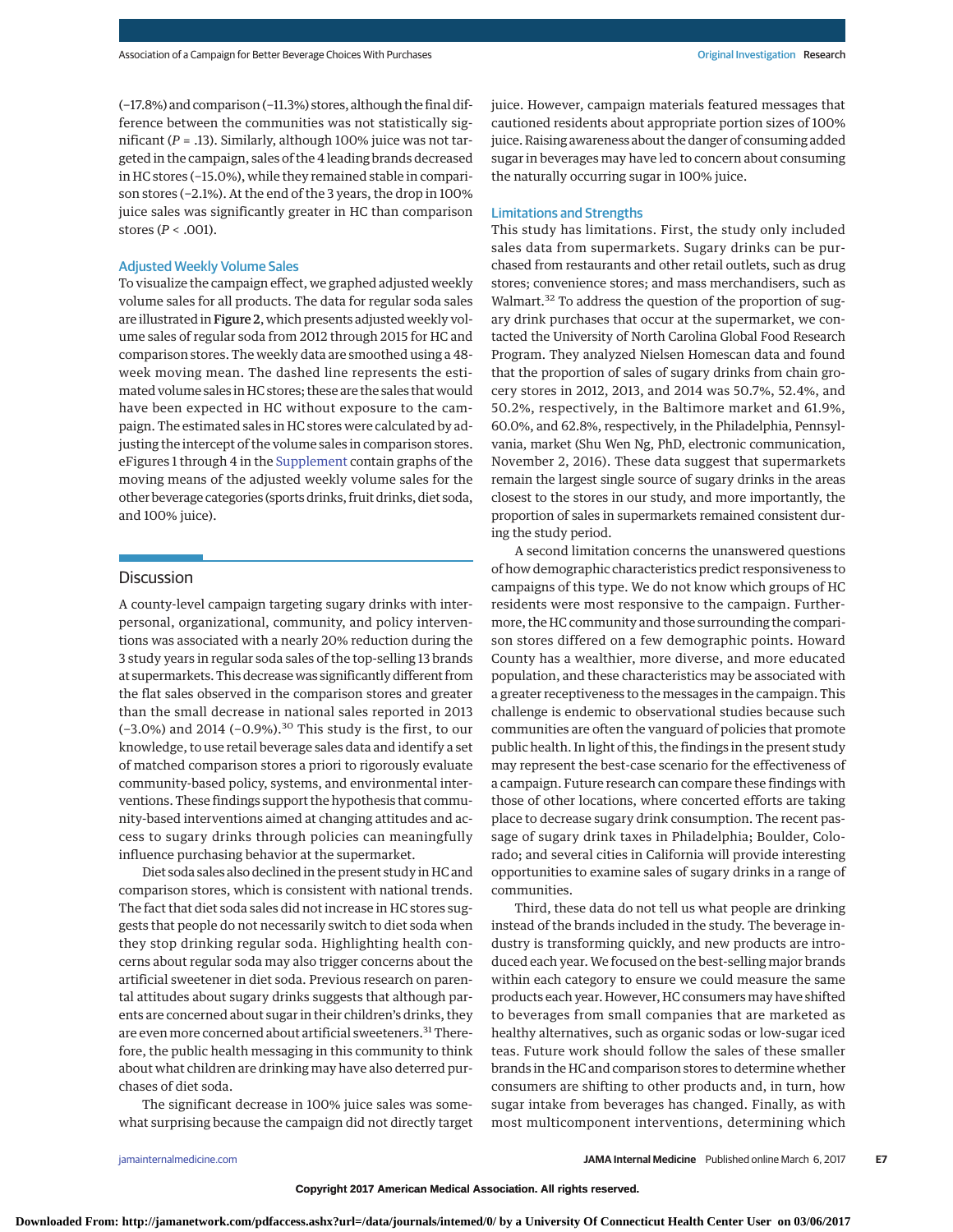individual components may have been more or less responsible for the observed effects is difficult.

This study also has important strengths. First, the study applied rigorous methods, including a comparison group with a nearly identical pattern of beverage sales before the start of the intervention. Second, although most studies rely on dietary self-report to assess sugary drink consumption, this study is the first, to our knowledge, to use retail sales data to assess the impact of a complex, community-wide sugary drink campaign. Third, the study has long-term outcome data. Because sales were tracked for 4 years, evidence suggests that the changes observed during the first year were sustained over time. Furthermore, the demographic data and supermarket share data in both communities remained consistent during the 4 years, ruling out the concern that the findings are due to demographic shifts in population or purchasing behavior.

Our study has important implications for community advocates and funders. These data suggest that local, communitybased efforts to reduce consumption of sugary drinks are a worthwhile investment of time and funds. In addition, conducting rigorous analyses of community interventions using quasi-experimental designs is feasible, and further work of this type will enable public health advocates to identify the most cost-efficient policies to pursue. Future research in demographically diverse communities can also assess whether greater changes occur disproportionately among higher socioeconomic groups, with important implications for health equity.33

These study results should not dissuade policy makers from adopting additional policies to amplify decreases in consumption of sugary drinks. A recent study from Berkeley, California, suggests that sugary drink consumption decreased by 21% after the enactment of an excise tax.<sup>34</sup> Other policies that warrant consideration include the addition of warning labels on sugary drinks<sup>35,36</sup> and a requirement that restaurants offer healthy default beverages with children's meals.<sup>37</sup> Future work should address the power of exposure to media coverage of a controversial sugary drink policy campaign, because that may constitute an intervention that educates the community and focuses attention on the harm associated with sugary drinks.

# **Conclusions**

This study provides the strongest evidence to date that a community-based campaign can produce meaningful changes in retail sales of soda and other beverages. This study highlights the importance of local organizations and government working together to create strong policies to promote consumption of healthy drinks in our communities.

#### **ARTICLE INFORMATION**

**Accepted for Publication:** December 10, 2016.

**Published Online:** March 6, 2017. doi[:10.1001/jamainternmed.2016.9650](http://jama.jamanetwork.com/article.aspx?doi=10.1001/jamainternmed.2016.9650&utm_campaign=articlePDF%26utm_medium=articlePDFlink%26utm_source=articlePDF%26utm_content=jamainternmed.2016.9650)

**Author Contributions:** Drs Schwartz and Choi had full access to all of the data in the study and take full responsibility for the integrity of the data and the accuracy of the data analysis. Study concept and design: Schwartz, Schneider,

Harris, Highsmith Vernick. Acquisition, analysis, or interpretation of data: Schwartz, Schneider, Choi, Li, Harris, Andreyeva,

Hyary, Appel. Drafting of the manuscript: Schwartz, Schneider, Li. Critical revision of the manuscript for important intellectual content: All authors. Statistical analysis: Choi, Li, Andreyeva. Obtained funding: Schwartz, Harris. Administrative, technical, or material support:

Schneider, Li, Harris, Hyary. Study supervision: Schwartz, Harris, Highsmith

Vernick.

**Conflict of Interest Disclosures:** Mr Schneider reports serving as Chief Program Officer of the Horizon Foundation. Ms Highsmith Vernick reports serving as the president and chief executive officer of the Horizon Foundation. Dr Appel reports serving on the board of directors of the Horizon Foundation. No other disclosures were reported.

**Funding/Support:** This study was supported by grants from the Horizon Foundation, the Robert Wood Johnson Foundation, and the Rudd Foundation.

**Role of the Funder/Sponsor:** Mr Schneider, Ms Highsmith Vernick, and Dr Appel are affiliated with the Horizon Foundation, and their contributions are detailed in the Author Contributions. The other funding sources had no role in the design and conduct of the study; collection, management, analysis, and interpretation of the data; preparation, review, or approval of the manuscript; and decision to submit the manuscript for publication.

**Disclaimer:** All analyses and conclusions are the responsibility of the authors, not IRI**.**

**Additional Contributions:** Dotty Wakefield, MS, assisted with management of the IRI data, for which she was compensated. Shu Wen Ng, PhD, and the University of North Carolina Global Food Research Program assisted in determining the percentage of sugary drink sales that occur in supermarkets. She was not compensated for this work.

### **REFERENCES**

**1**. McGuire S. Institute of Medicine 2012: accelerating progress in obesity prevention: solving the weight of the nation. Washington, DC: National Academies Press. Adv Nutr[. 2012;3\(5\):708-709.](https://www.ncbi.nlm.nih.gov/pubmed/22983849)

**2**. Malik VS, Popkin BM, Bray GA, Després JP, Willett WC, Hu FB. Sugar-sweetened beverages and risk of metabolic syndrome and type 2 diabetes: a meta-analysis. Diabetes Care[. 2010;33\(11\):2477-](https://www.ncbi.nlm.nih.gov/pubmed/20693348) [2483.](https://www.ncbi.nlm.nih.gov/pubmed/20693348)

**3**. Malik VS, Popkin BM, Bray GA, Després JP, Hu FB. Sugar-sweetened beverages, obesity, type 2 diabetes mellitus, and cardiovascular disease risk. Circulation[. 2010;121\(11\):1356-1364.](https://www.ncbi.nlm.nih.gov/pubmed/20308626)

**4**. US Department of Health and Human Services and US Department of Agriculture. Dietary Guidelines for Americans 2015-2020, 8th edition. [https://health.gov/dietaryguidelines/2015](https://health.gov/dietaryguidelines/2015/guidelines/) [/guidelines/.](https://health.gov/dietaryguidelines/2015/guidelines/) 2015. Accessed October 19, 2016.

**5**. Centers for Disease Control and Prevention. The CDC guide to strategies for reducing the consumption of sugar-sweetened beverages. [http:](http://www.cdph.ca.gov/SiteCollectionDocuments/StratstoReduce_Sugar_Sweetened_Bevs.pdf) [//www.cdph.ca.gov/SiteCollectionDocuments](http://www.cdph.ca.gov/SiteCollectionDocuments/StratstoReduce_Sugar_Sweetened_Bevs.pdf) [/StratstoReduce\\_Sugar\\_Sweetened\\_Bevs.pdf.](http://www.cdph.ca.gov/SiteCollectionDocuments/StratstoReduce_Sugar_Sweetened_Bevs.pdf) March 2010. Accessed October 19, 2016.

**6**. Public Health Advocates. Kick the can: giving the boot to sugary drinks. [http://www.kickthecan.info.](http://www.kickthecan.info) Updated 2016. Accessed August 10, 2016.

**7**. Boles M, Adams A, Gredler A, Manhas S. Ability of a mass media campaign to influence knowledge, attitudes, and behaviors about sugary drinks and obesity. Prev Med[. 2014;67\(suppl 1\):S40-S45.](https://www.ncbi.nlm.nih.gov/pubmed/25066020)

**8**. Kansagra SM, Kennelly MO, Nonas CA, et al. Reducing sugary drink consumption: New York City's approach. Am J Public Health. 2015;105(4): e61-e64.

**9**. Story M, Kaphingst KM, Robinson-O'Brien R, Glanz K. Creating healthy food and eating environments: policy and environmental approaches. [Annu Rev Public Health](https://www.ncbi.nlm.nih.gov/pubmed/18031223). 2008;29:253- [272.](https://www.ncbi.nlm.nih.gov/pubmed/18031223)

**10**. Howard County Unsweetened. The Better Beverage Finder. [http://www.betterbeveragefinder](http://www.betterbeveragefinder.org) [.org.](http://www.betterbeveragefinder.org) Updated February 6, 2016. Accessed February 27, 2016.

**11**. Johns Hopkins Medicine Website. Healthy Beverages.Rethink Your Drink. [http://www](http://www.hopkinsmedicine.org/human_resources/benefits/healthy_at_hopkins/healthy_beverages/) [.hopkinsmedicine.org/human\\_resources/benefits](http://www.hopkinsmedicine.org/human_resources/benefits/healthy_at_hopkins/healthy_beverages/) /healthy at hopkins/healthy beverages/. Updated September 4, 2015. Accessed February 27, 2016.

**12**. Horizon Foundation Facebook Page. Elliott City Soccer Club Helps Howard County Kids Learn Healthy Habits. [https://www.facebook.com](https://www.facebook.com/TheHorizonFoundation/videos/1198654576828728/) [/TheHorizonFoundation/videos](https://www.facebook.com/TheHorizonFoundation/videos/1198654576828728/)